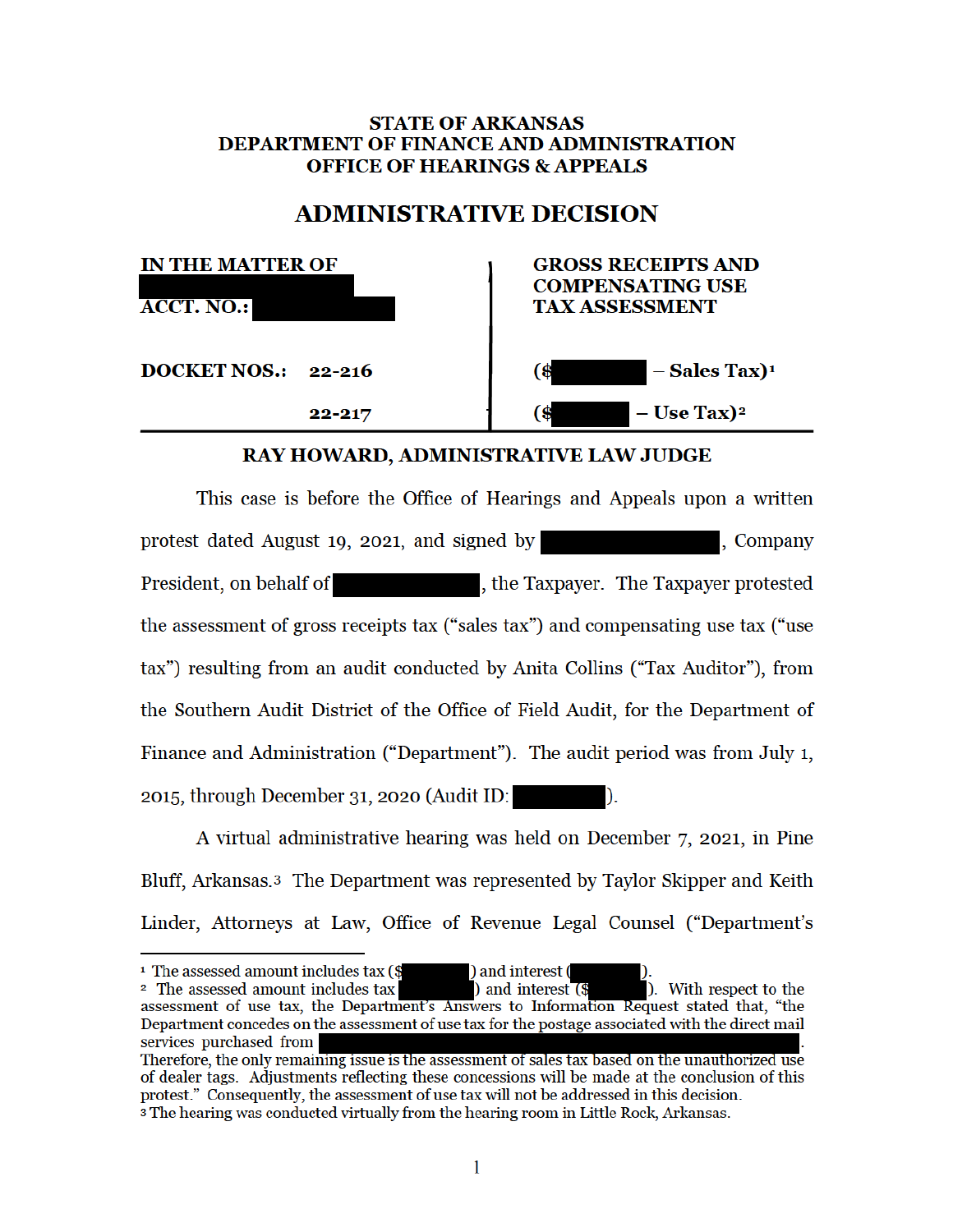Representatives"). Present for the Department were the Tax Auditor, Michael Carver - Audit Supervisor, and Melissa Guin - Audit District Manager.

The Company President represented the Taxpayer. Present for the Taxpayer were – Controller, – Vice President, and – President of the

("Taxpayer's Witness").

**ISSUE**

Whether the assessment issued by the Department against the Taxpayer

should be sustained? Yes.

# **FINDINGS OF FACT/CONTENTIONS OF THE PARTIES**

The Department's Answers to Information Request summarized the facts

and issues involved in this case and stated, in part:



business is registered as a sales and use tax monthly filer.

A sales and use tax audit was conducted beginning on January 19, 2021 by Anita Collins ("Auditor"), Tax Auditor for the Department. It was a routine audit to verify that Taxpayer was in compliance with Arkansas law. The audit covered the period of July 1, 2015 to December 31, 2020 ("Audit Period").

# *Sales Tax*

Records provided for examination included sales invoices, customer's sales reports, exemption certificates,

 and Gentax transcripts. The only discrepancy noted in Taxpayer's sales tax records was (collectively as "Vehicles"). Auditor determined that sales tax was owed due to the Taxpayer's withdrawal of the Vehicles from stock which were assigned to the (collectively as the "unauthorized users") and issued Dealer License Tags. In accordance with Arkansas law,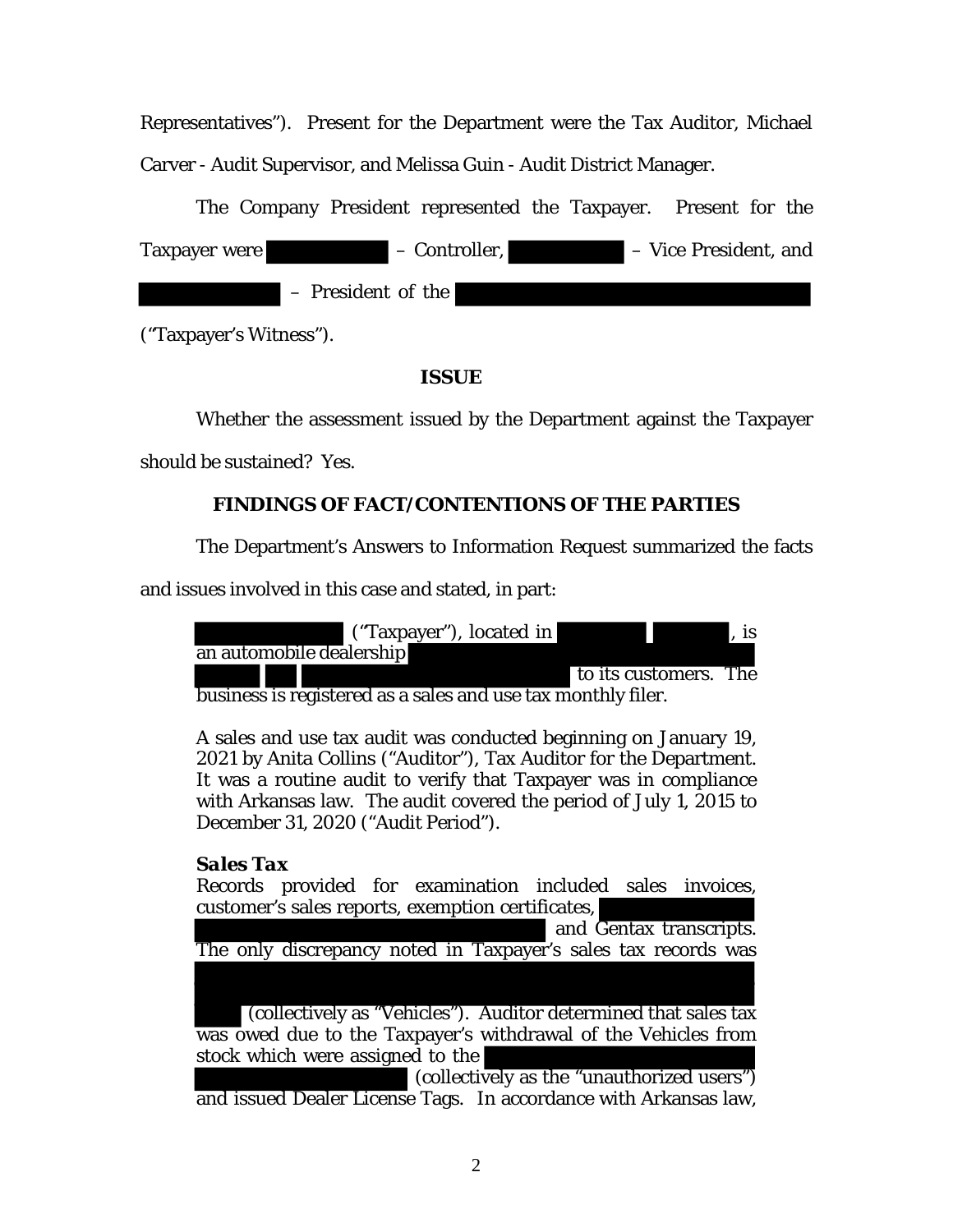only certain employees of a motor vehicle dealership are authorized to drive dealer-plated vehicles.

Because a

do not meet the definition of a dealer, salesperson, or manager of the dealership as set out in Motor Vehicle Rule 2005-7, the unauthorized users were determined to be ineligible to use the dealer tags. The Vehicles were considered withdrawn from stock pursuant to Ark. Code Ann. § 26-52-322 (Repl. 2020) and taxable transactions. Tax was assessed based on the value of the Vehicles as listed in the National Automobile Dealers Association's Official Used Car Guide. As taxes were not timely paid, interest was assessed pursuant to Ark. Code Ann. § 26-18-508 (Repl. 2020).

Sales tax was also assessed for Taxpayer's withdrawal of shop supplies and tools used in the daily operation of the automobile paint and repair shop. Items were purchased tax exempt and were not resold directly to the customers or became a recognizable integral part of the automobile being repaired, including tools used by the mechanics.

. . .

*Audit Findings*

On August 6, 2021, the Department issued its Summary of Findings and Basis for Adjustment. A Notice of Proposed Assessment was issued to Taxpayer on August 9, 2021 in the total amount of \$ . The assessment consisted of tax in the amount of \$ . Penalty was and interest in the amount of **and interest in the amount of** . Penalty was not assessed because there was no evidence of intentional disregard of the rules and regulations.

Taxpayer disagrees with the Department's assessment and has requested an in-person hearing. In its Protest, Taxpayer states, in relevant part:

*1. There has been no sale to which sales tax could be imposed, applied or collected. …* 

*The AR Sale tax auditor, Ms. Anita Collins, agreed that no sale of a motor vehicle, in this case a demonstrator, had taken place. There had not been a possession or title transfer from a seller to a buyer for a valuable consideration. Therefore, this code section [GR-12(C)(1)] cannot be applied.*

*1. Withdrawal from stock and personal use:*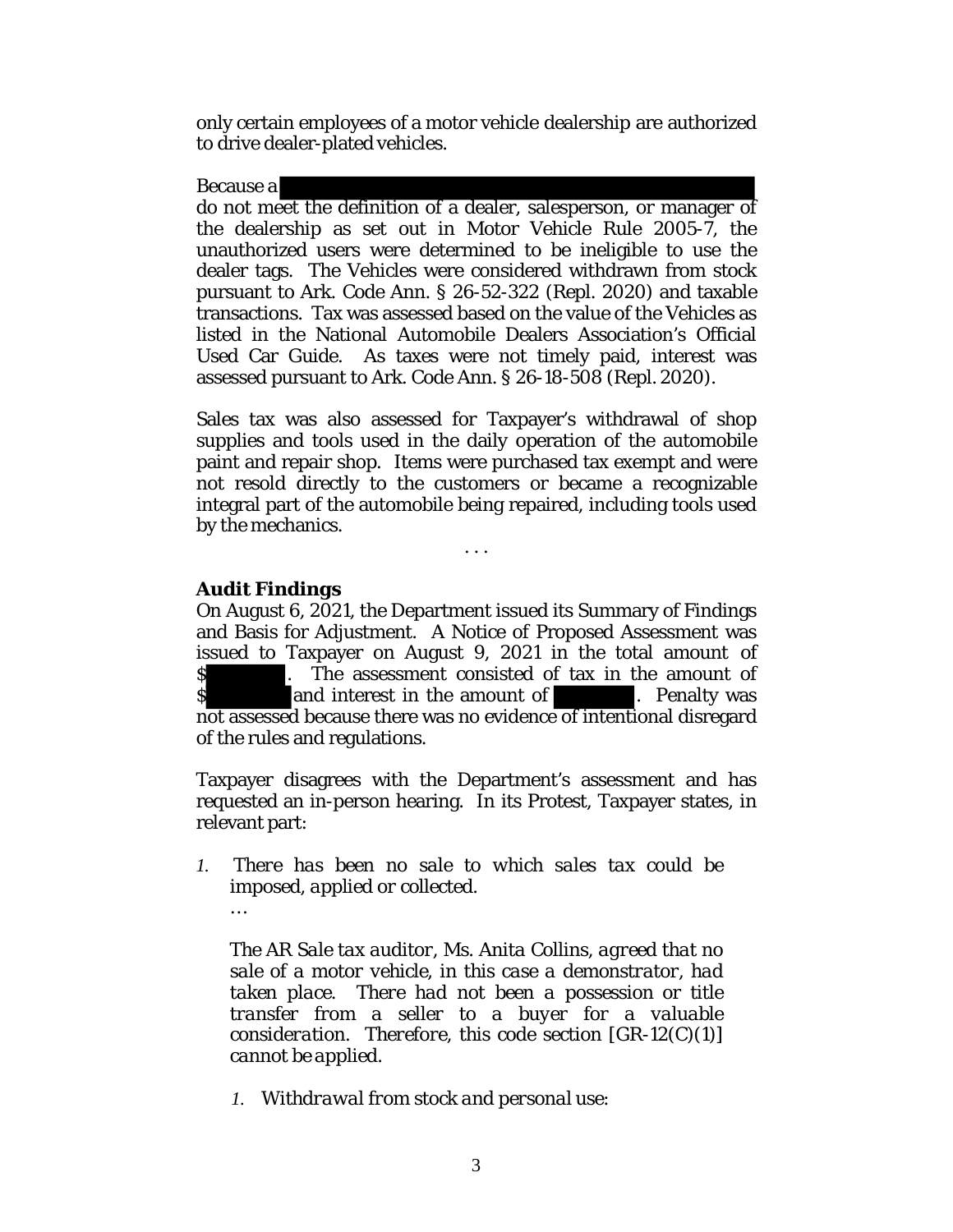*The AR Sales tax auditor, Ms. Collins, never cited a code section as the basis of her calculation of the amount assessed in the findings of her audit. She only quoted that these demonstrators were a withdrawal from stock and for personal use.*

*…* 

*These demonstrator vehicles referred to in the audit are NEVER WITHDRAWN FROM STOCK. These vehicles retain their window sticker invoices and are available for immediate sale. Hence, this from the beginning of this code section [GR-18(D)], IS NOT THE CIRCUMSTANCE AND this code section SHOULD NOT BE APPLIED TO THESE VEHICLES. The employee is taxed on the personal use of the vehicles as a TAXABLE FRINGE BENEFIT and in turn pays FEDERAL and ARKANSAS STATE INCOMETAXES.*

*As in regard to the term "USES this merchandise", the definition of "USE" is to TAKE or CONSUME. This code section goes on to give examples of windows and food consumption. These examples are citing items that are removed, consumed and leave stock. These items never return to stock. This is not the case of these vehicles. Once against, these vehicles were NEVER withdrawn from stock. They are available for IMMEDIATE sale! …* 

*3. If it does fall under the authority of a sales tax audit, which is the statute governing dealer tags (which includes a fine schedule) not used in the enforcement of the alleged infractions[Footnote 9 stated that, "Taxpayer is requesting that the Department impose a fine for the misuse of dealer tags pursuant to Ark. Code Ann. § 27-14-1703(d) (Supp. 2019). The imposition of a fine is outside of the scope of these proceedings."]?* 

With its Protest, Taxpayer included receipts evidencing the assessed amounts have been paid, two lists entitled " Sales Tax Audit Protest," a vehicle information report for the Vehicles, a NADA pricing guide for the Vehicles, Page 6 and 8 of Auditor's Schedule A- Unreported Taxable Purchases, Invoices from , excise tax information, a copy of a check to a copy of a check and a copy of the Agreements for

 It appears Taxpayer only protests the assessment of sale tax based on the unauthorized use of dealer tags . . ..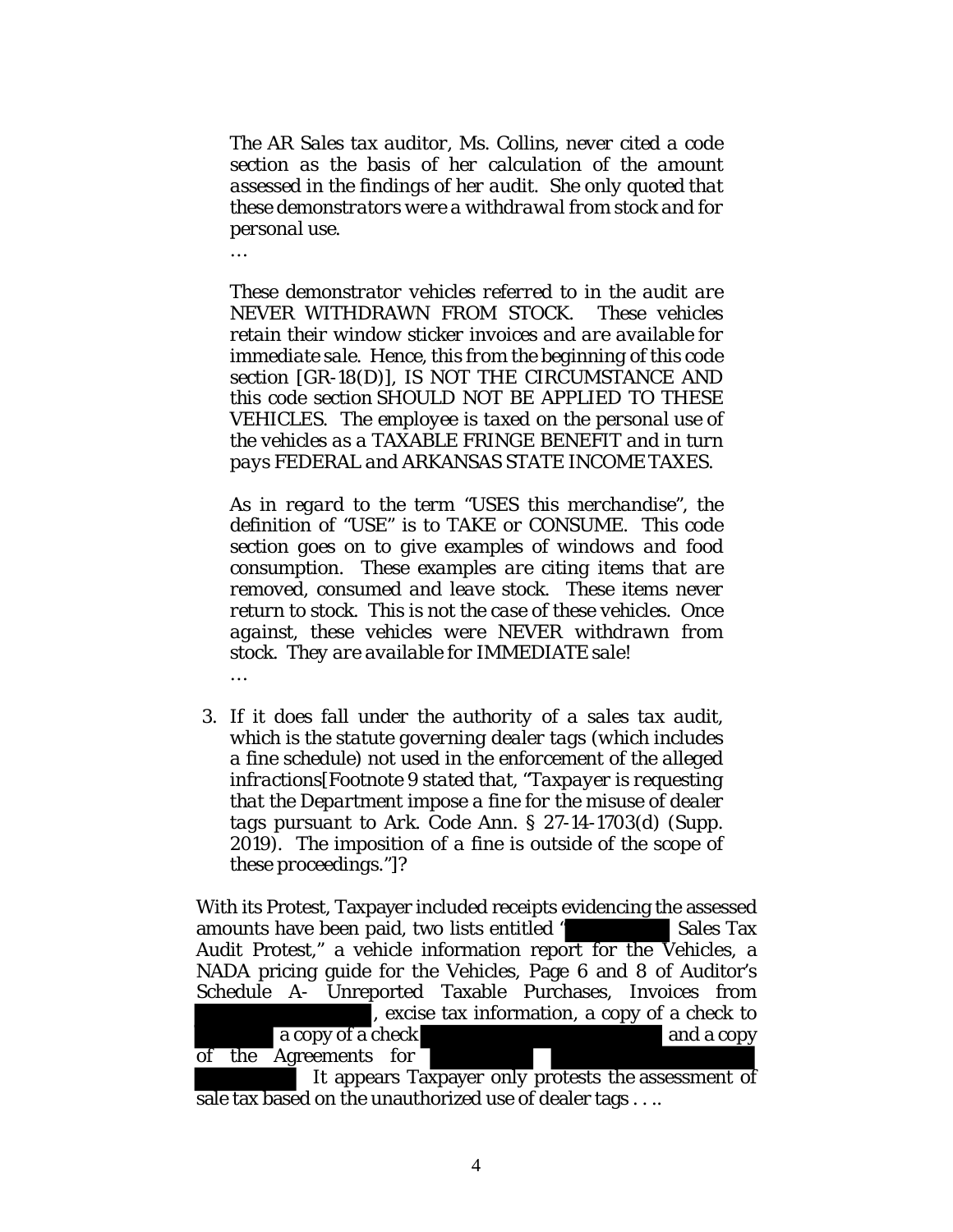## *Arkansas Gross Receipts ("Sales") Tax*

The Arkansas gross receipts ("sales") tax generally applies to all sales of tangible personal property and certain specifically enumerated taxable services unless a specific statutory exemption is applicable. *See* Ark. Code Ann. § 26-52-301 (Supp. 2021). Items withdrawn from stock are identified as subject to sales tax under Ark. Code Ann. § 26-52-322(b)(1) (Repl. 2020). A "withdrawal from stock" means the withdrawal or use of goods, wares, merchandise, or tangible personal property from an established business for consumption or use in the established business or by any other person. Ark. Code Ann. § 26-52-322(a) (Repl. 2020). The calculation of gross receipts tax for a withdrawal from stock is the value of the goods, wares, merchandise, or tangible personal property withdrawn if the goods, wares, merchandise, or tangible personal property were withdrawn for consumption or use in the established business. Ark. Code Ann. § 26-52-322(2)(A)(i) (Repl. 2020) (emphasis added).

. . .

# *Dealer Plates for Motor Vehicles*

Arkansas Department of Finance and Administration Motor Vehicle Rule 2005-7 states, in relevant part:

Pursuant to the authority granted by Ark. Code Ann. § 27- 14-403 and Act 1929 of 2005, as amended by Act 484 of 2009, the Director of the Arkansas Department of Finance and Administration does hereby promulgate the following rule governing the issuance and display of motor vehicle dealer license plates and temporary tags by motor vehicle dealers:

### A. DEFINITIONS.

…

5. Dealer. As used in this rule, unless the context indicates otherwise, the term "dealer" means a person, firm, or corporation engaged in the business of buying and selling motor vehicles and licensed by the Arkansas Motor Vehicle Commission or the Arkansas State Police.

6. …

b. Dealer's Extra License Plate. Dealer's extra license plates are the license plates that are issued to a dealer who has complied with the requirements to be issued a dealer's master license plate, has identified each manager, sales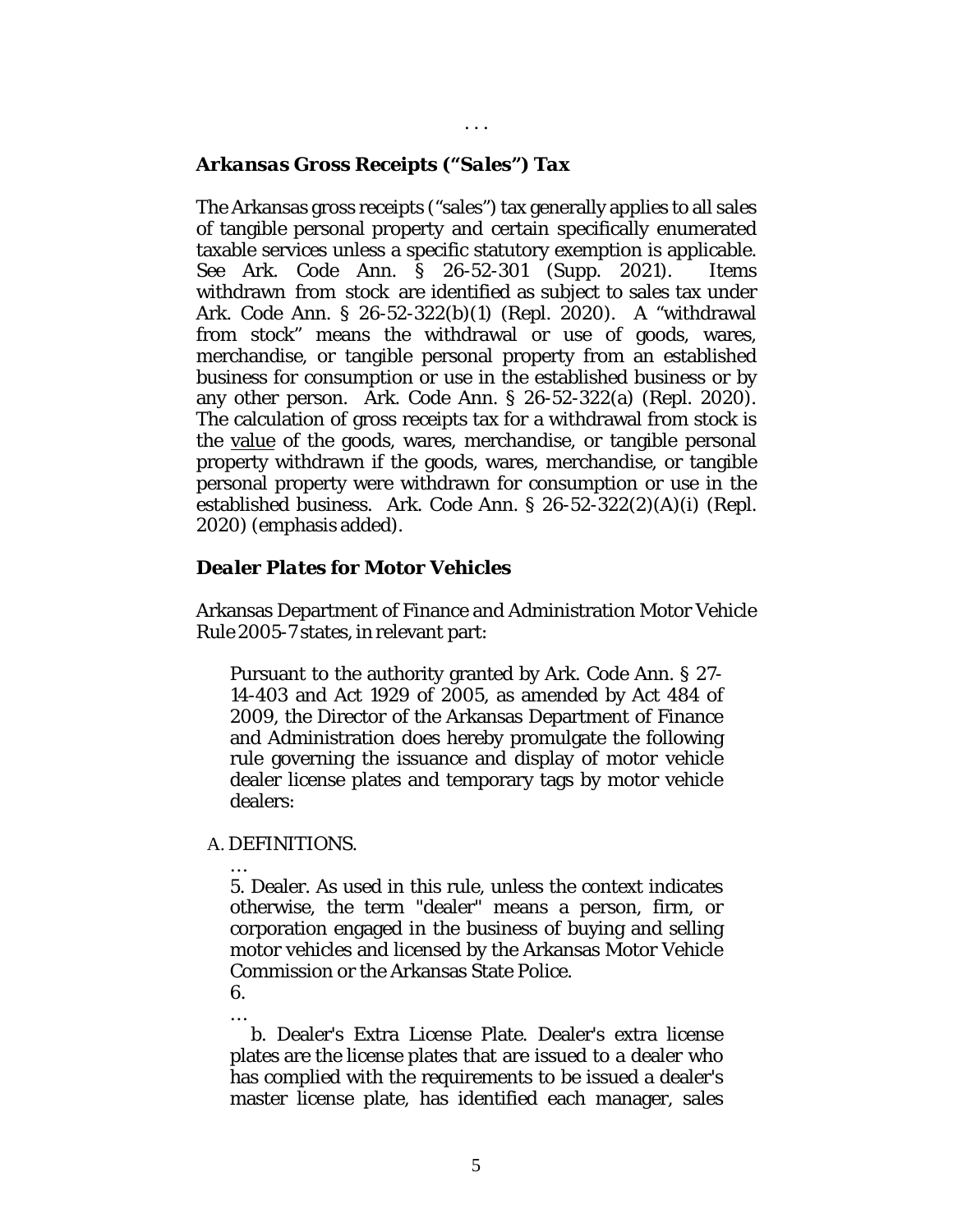manager, or salesperson employed by the dealer, and has paid a fee of Twenty-five Dollars (\$25) per dealer extra license plate.

7. Manager, Sales Manager, or Salesperson.

a. As used in this rule, "Manager" is any person other than the dealer who is responsible for the overall management of the dealership.

b. "Sales manager" is any person other than the dealer who is responsible for the management of the salespersons of the dealership.

c. "Salesperson" is:

(1) Any person who:

(a) Is employed as a salesperson by a motor vehicle dealer whose duties include the selling or offering for sale of motor vehicles;

(b) For compensation of any kind, acts as a salesperson, agent or representative of a motor vehicle dealer;

(c) Attempts to or in fact negotiates a sale of a motor vehicle owned partially or entirely by a motor vehicle dealer; and

(d) Uses the financial resources, line of credit, or floor plan of a motor vehicle dealer to purchase; sell, or exchange any interest in a motor vehicle, or

(2) Anyone who for compensation of any kind operates as a salesperson, broker, agent, or representative of a used motor vehicle dealer, or any person who attempts to or in fact negotiates a sale of a vehicle owned partially or entirely by a used motor vehicle dealer, or a person or drafter using the financial resources, line of credit, or floor plan of a used motor vehicle dealer to purchase, sell, or exchange an interest in a used motor vehicle.

(3)

# B.DEALER PLATES.

1. USE OF DEALER PLATES. Motor vehicle dealer master license plates and extra license plates may not be placed on any vehicle other than a motor vehicle for sale.

2. AUTHORIZED USERS. When a dealer's master license plate or extra license plate is attached to any dealer-owned motor vehicle, the motor vehicle may be used by only the following persons:

a. The dealer

b. A manager

c. A sales manager, or

d. A salesperson employed by the dealership.

# 3. AUTHORIZED USES OF VEHICLE WITH DEALER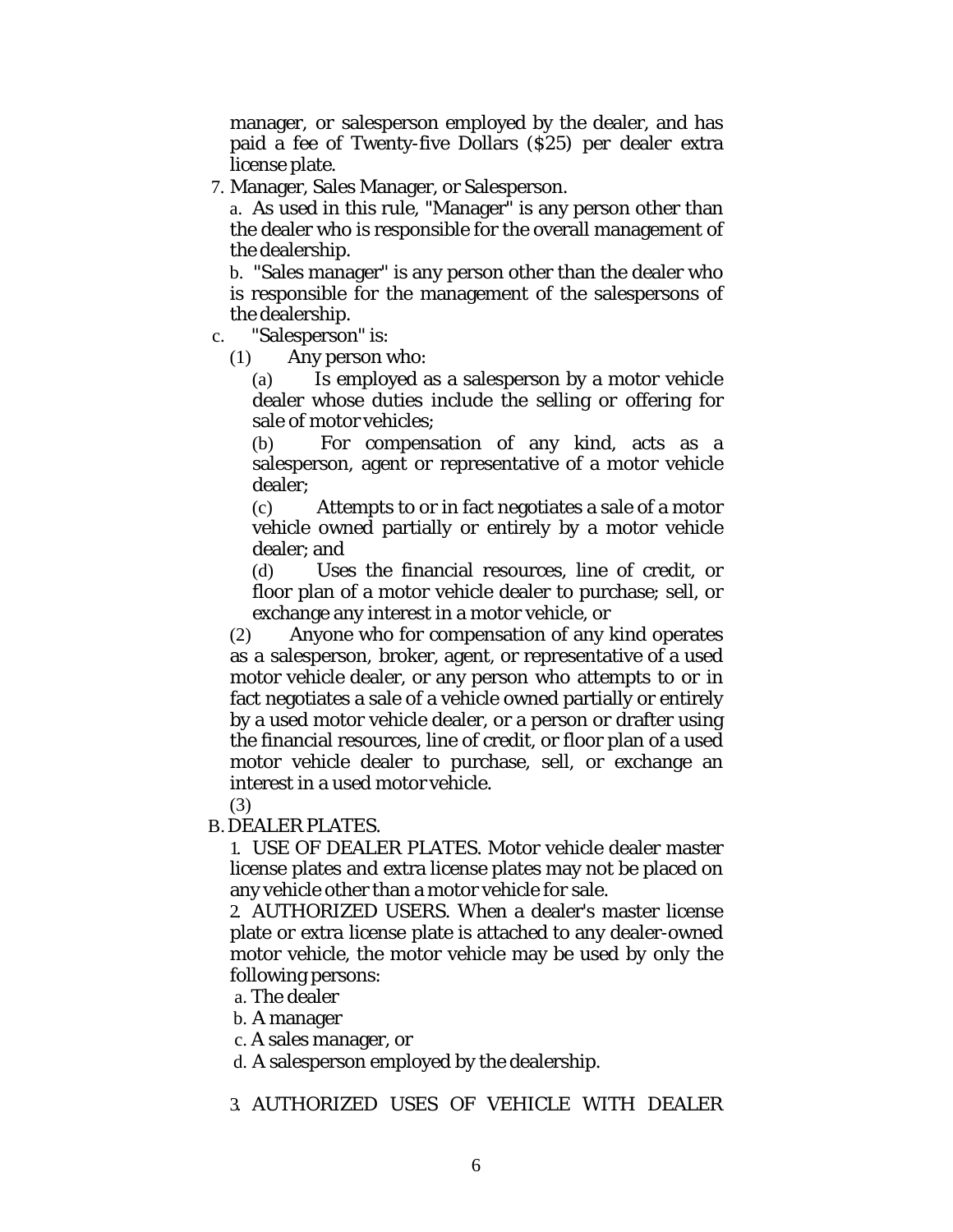PLATES. A dealer, manager, sales manager, or a salesperson employed by the dealership may use a vehicle with dealer plates for the following purposes:

- a.To drive to or from work;
- b. For personal or business trips inside or outside the dealer's county of residence;
- c. To transport the vehicle; or
- d. To demonstrate the vehicle.

#### **DISCUSSION**

Generally, vehicles withdrawn from an automobile dealer's stock are subject to sales tax at the time of withdrawal. However, an exemption from tax is allowed for the withdrawal for use with dealer license plates issued by the Department pursuant to Motor Vehicle Rule 2005-7. Sales tax is owed on Taxpayer's withdrawal of the Vehicles from its stock because the drivers of the Vehicles were not authorized to use dealer license plates. Per Rule 2005-7 only certain employees of a dealership may use dealer license plates: the dealer, a manager, a sales manager, or a salesperson employed by the dealership. A

 are not authorized users of dealer tags under Rule 2005-7, and the exemption does not apply when the dealer license plate is improperly used on a withdrawn vehicle.

The Department properly determined the value of the Vehicles and calculated and assessed sales tax owed based on those values. Ark. Code Ann. § 26-52-322(2)(A)(i) (Repl. 2020) states that the calculation of sales tax for a withdrawn good is based the value of the good withdrawn from stock. The Department's assessment is based on the value of the Vehicles as determined by NADA, which is a reputable source of the valuations for motor vehicles.

In its Protest, Taxpayer argues that a sale has not taken place and Arkansas Gross Receipts Rule GR-12(C)(1) cannot be applied. The Department's assessment of tax is not based on the sale of the Vehicles. The assessment is based on Taxpayer's withdrawal of the Vehicles from its stock for use by the unauthorized users. Therefore, Arkansas Gross Receipts Rule GR-12(C)(1) is not applicable. Taxpayer also asserts that because the employees are taxed on the use of theVehicles, the vehicles are not subject to sales tax. Taxable fringe benefits does not affect the assessment of sales tax on a withdrawal from stock.

Taxpayer also claims that the Vehicles were not withdrawn from stock because they were available for immediate sale. Per Ark. Code Ann. § 26-52-322(a) (Repl. 2020), the use of the Vehicles by the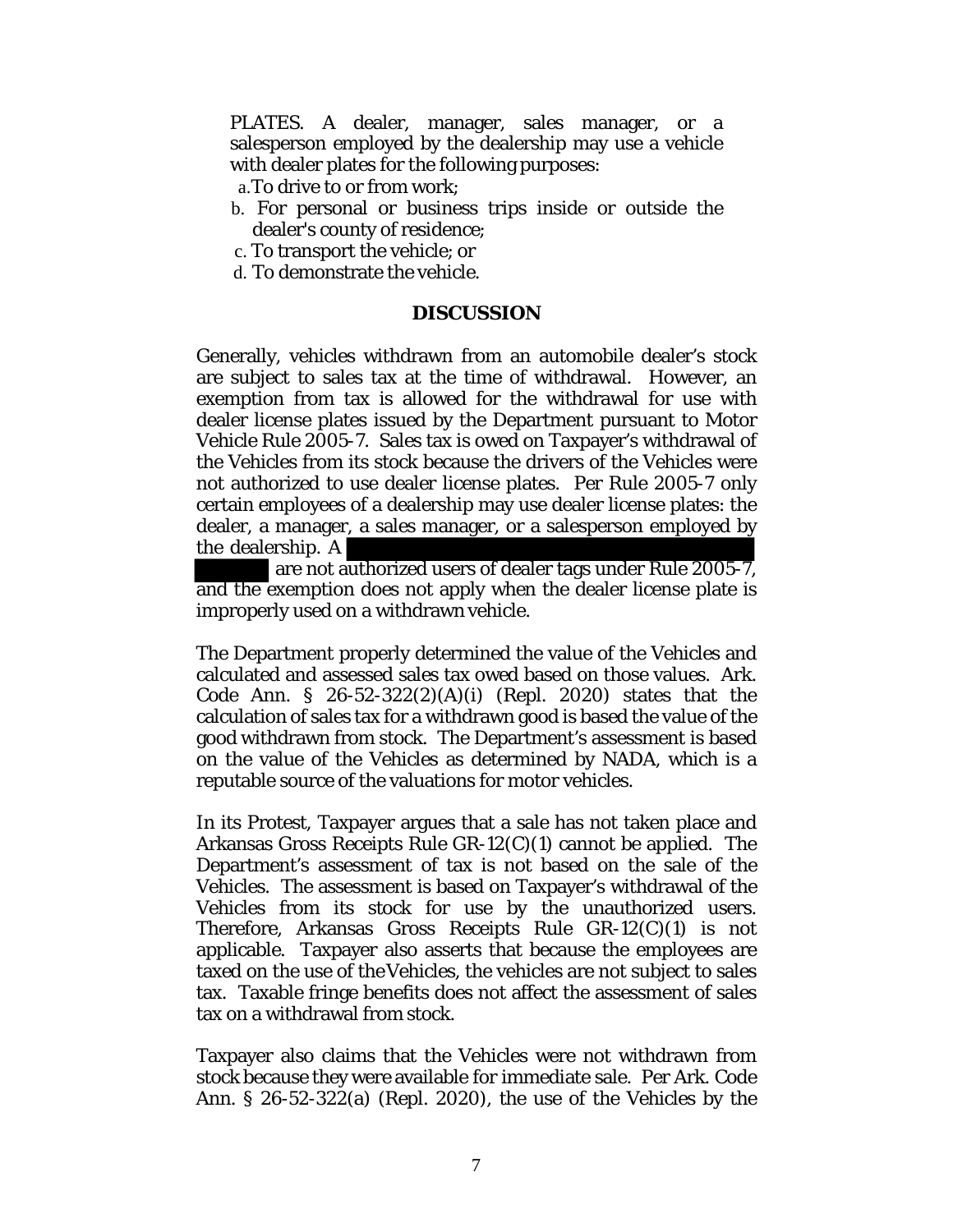unauthorized users sufficiently meets the definition of a withdrawal from stock. The Vehicles' alleged availability for sale has no bearing on the determination of whether it was withdrawn from stock and subject to tax. Additionally, Taxpayer has submitted information evidencing its cost for the Vehicles. It appears that Taxpayer believes that if sales tax is owed on the withdrawals, the assessment should be based on the cost. This belief contradicts Ark. Code Ann. § 26-52- 322(2)(A)(i) (Repl. 2020).

The Department's assessment of sales tax based on the value of the vehicle is proper and Taxpayer has not provided evidence that the valuation is incorrect. The Department properly assessed tax for the Vehicles withdrawn from Taxpayer's stock and the assessment should be sustained in full. Interest was properly assessed because the tax was due, but not paid, and deprived the State of the use of such funds. [Footnotes  $1 - 8$  omitted, P.  $1 - 7$ ].

The Tax Auditor presented testimony consistent with the contentions in the Department's Answers to Information Request and also testified that: (1) no penalty was assessed against the Taxpayer; (2) the basis for the assessment was use of the Vehicles as withdrawals from stock; (3) vehicles withdrawn from stock and operated with dealer tags by an authorized user are exempt from tax; (4) she reviewed the Taxpayer's employee dealer tag assignment listing and determined there were some unauthorized users; and (5) to calculate the assessment, she determined the values of the Vehicles (by using the NADA guide)<sup>4</sup> as provided by Ark. Code Ann. § 26-52-322(b)(2)(A).

Upon cross-examination, the Tax Auditor testified that: (1) the penalties for misuse of a dealer tag, under Rule 2005-7(H), are handled by the Office of Motor Vehicle; and (2) the assessment was based upon withdrawals from stock.

The Department's Representatives contended that: (1) the Taxpayer is ; (2) the Taxpayer took Vehicles from the lot, placed dealer tags on

<sup>4</sup> See Department Exhibit 3.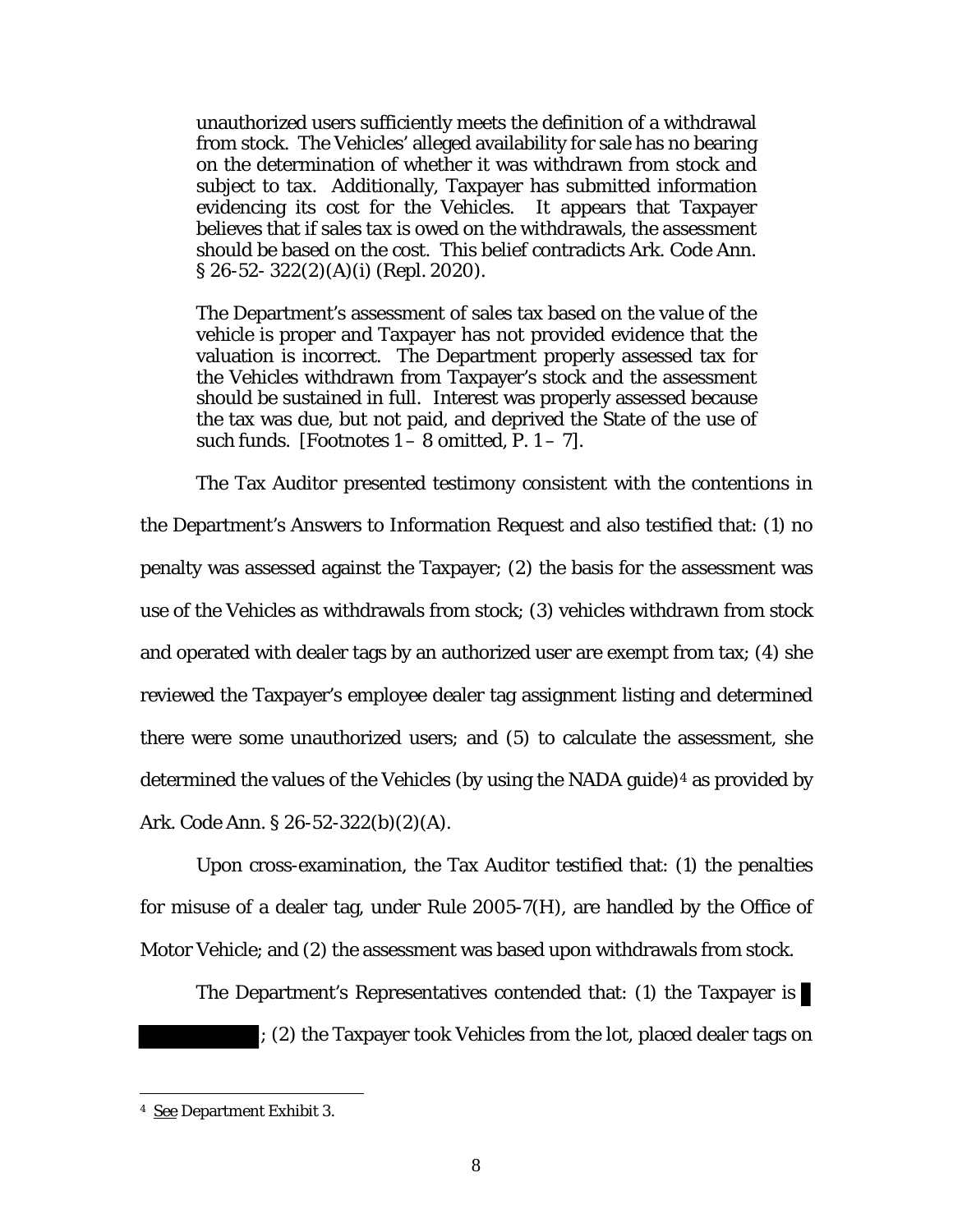the Vehicles, and allowed unauthorized people to use the Vehicles; (3) the Department assessed sales tax against the Taxpayer on the withdrawal of those Vehicles from stock; (4) the Office of Motor Vehicle would impose the penalties in Rule 2005-7(H); (5) the assessment did not include a tax penalty; (6) the Tax Auditor was authorized to examine the records relating to dealer tags; (7) the Taxpayer's use of the Vehicles is consistent with withdrawals from stock; and (8) the assessment was consistent with prior decision of the Office of Hearings and Appeals.

The Taxpayer's Answers to Information Request addressed the Department's contentions and stated, as follows:

(A) Withdrawal from Stock - Dealer Tags:

The Arkansas State Sales Tax auditor, Ms. Anita Collins, never cited code section or statute as the basis for her calculation of the amount assessed in the findings of her audit. She only quoted that these demonstrators were a withdrawal of stock for personal use. The Company, on numerous times, asked for the code section, statute and /or regulation she was relying on to make this assessment of tax due. The request was never answered or information supplied to the Company. During the Company's review and research of ACA 26-52-  $510(a)(2)(A)(i)$ , et seq. we are assuming Ms. Collins is referring to:

**GR-18(D):** *WHAT CONSTITUES GROSS RECEIPTS-EXAMPLES:...D. WITHDRAWAL FROM STOCK. 1. WITHDRAWAL OF PURCHASED GOODS. IF A SELLER HAS A RETAIL PERMIT AND PURCHASES GOODS FROM ITS SUPPLIERS WITHOUT PAYING TAX TO THOSE SUPPLIERS CLAIMING THE "SALE FOR RESALE EXEMPTION AND THE SELLER WITHDRAWS THE MERCHANDISE FROM STOCK AND GIVES THE MERCHANDISE* **TO** *CUSTOMERS OR OTHER THIRD PARTIES, OR USES THE MERCHANDISE ITSELF, THEN THE VALUE OF THE MERCHANDISE IS A PART OF THE SELLER'S GROSS RECEIPTS OR GROSS PROCEEDS AND THE SELLER MUST REMIT THE TAX ON THE*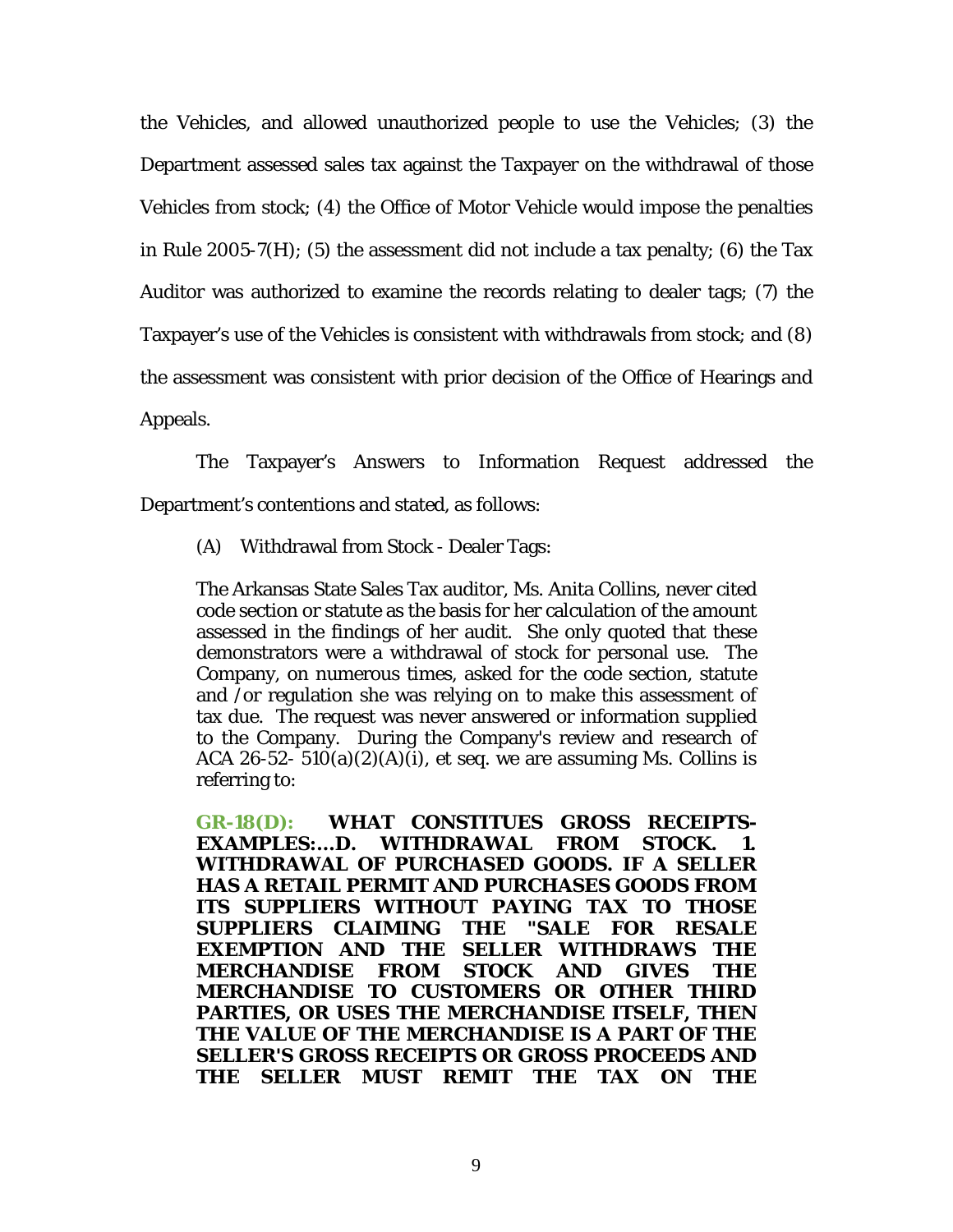# *PURCHASED PRICE OF THE GOODS PAID BY THE SELLER.*

These demonstrator vehicles referred to in the audit are NEVER WITHDRAWN FROM STOCK. These vehicles retain their window stickers and are available for immediate sale on the Company's property. Hence, these units are not withdrawn from stock and this code section is not applicable. The employee is taxed on the personal use of the vehicles as a TAXABLE FRINGE BENEFIT and in turn pays FEDERAL AND ARKANSAS STATE INCOME TAXES on this personal use.

As in regard to the term *"USES THIS MERCHANDISE",* the definition of "USE" is to TAKE OR CONSUME. This code section goes on to give examples of windows and food consumption. These examples are citing items that are removed, consumed and LEAVE stock. These examples never return to stock. The code section was written to cover items where a company, say Walmart, is in the business to sell toilet paper. The toilet paper is removed from the shelf, a withdrawal of stock, place in the restroom on the dispenser, then used by a third party. Walmart would then need to include the purchase price of the toilet paper in its gross receipts and remit sales tax on the purchase price of the toilet paper. This is not the case regarding these vehicles. Once again, these vehicles were NEVER withdrawn from stock. They are available for IMMEDIATE SALE, they are still have a MSO (Manufacturers Statement of Origin) and NEVER leave the dealer's inventory. The verbiage of this code section is very clear that items are REMOVED FROM STOCK, USED AND CONSUMED.

The Arkansas Motor Vehicle Commission Act, DFA Rule 2005-7, Amended 06/2011, states the verbiage regarding the USE of a demonstrator for Arkansas Automobile Dealers. An authorized user of a dealer plate is a manager.

There has been no sale to which SALES TAX could be imposed, applied or collected:

# *GR-12. SALE OF MOTOR VEHICLES, TRAILERS AND SEMITRAILERS:* **... C.** *TAXABLE TRANSACTIONS. 1. A TRANSACTION IS A "SALE" FOR PURPOSES OF IMPOSING TAX WHEN POSSESSION OR TITLE TO A MOTOR VEHICLE OR TRAILER IS TRANSFERRED FROM SELLER TO BUYER FOR VALUABLE CONSIDERATION.*

The Arkansas State Sales Tax auditor, Ms. Anita Collins, agreed with the Company that no sale of a motor vehicle, in this case a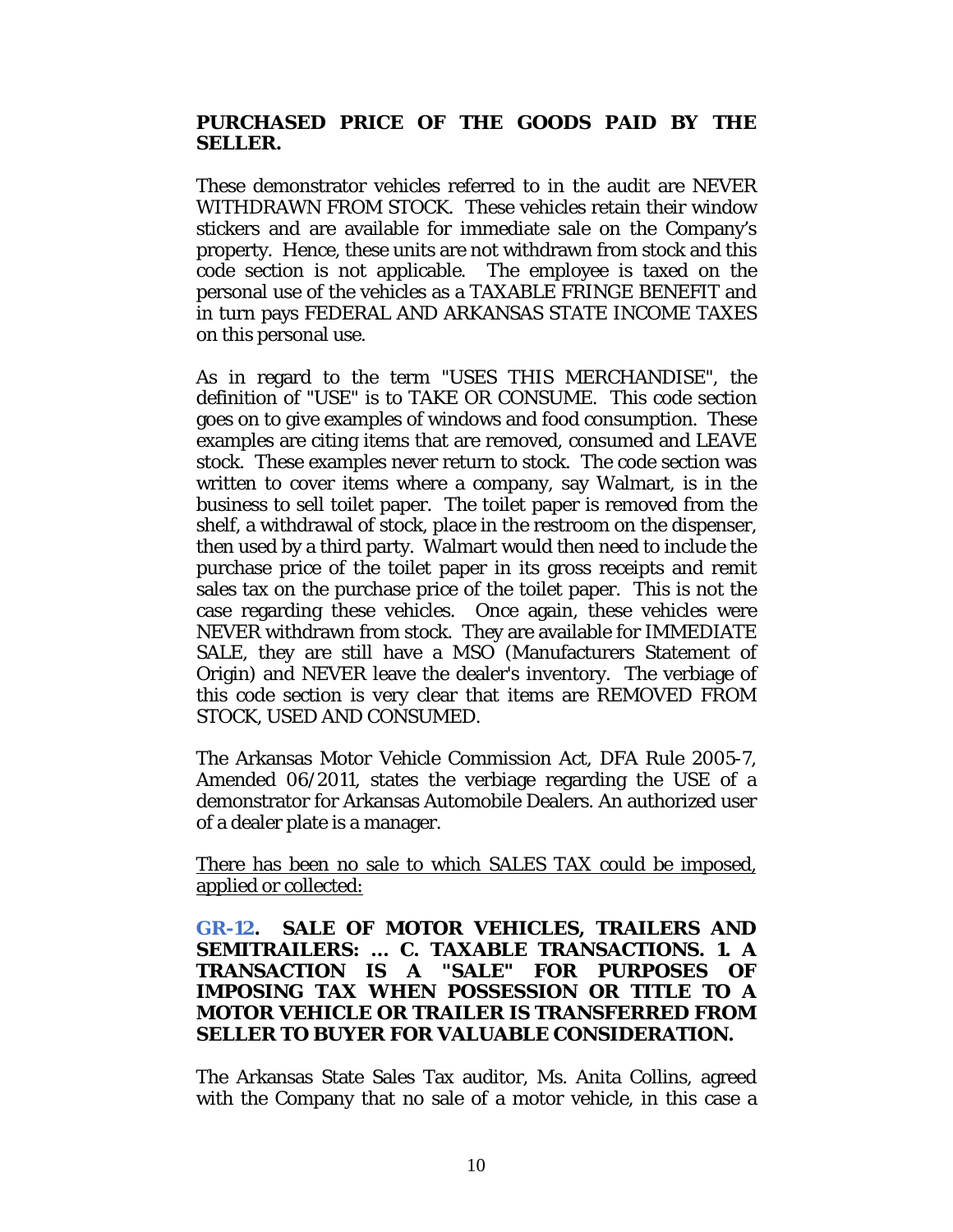demonstrator, had taken place. There had not been a possession or title transfer from a seller to a buyer for a valuable consideration. Therefore, this code section cannot be applied.  $[P, 1-3]$ .

The Company President testified that: (1) the Taxpayer disagrees with the findings (other than the finding that the Taxpayer misused four  $[4]$  dealer tags);<sup>5</sup> (2) he is not sure why dealer tags were looked at in a sales tax audit; (3) the Department used Rule 2005-7 to determine how dealer tags were to be used but ignored the penalty section of Rule 2005-7; (4) Section H of Rule 2005-7 defines the penalty for misuse of a dealer tag; (5) the Taxpayer disagrees that the Vehicles were withdrawals from stock; $6$  (6) if the Department used Rule 2005-7 to determine what the Taxpayer did wrong, the Department should be limited to imposing the penalties in Rule 2005-7(H); (7) the Vehicles with the dealer tags were not sold; (8) there were no withdrawals from stock because Vehicles are titled goods and different from things that are withdrawn from stock and used up like toilet paper; (9) with respect to the definition of withdrawal from stock, the Vehicles are used but title is not transferred under  $GR-18(D)(2)(a)$ ; and (10) in summary, he wants to know why Section H of 2005-7 is not being used when it covers all of the scenarios for misuse of a dealer tag and none involve sales tax.

The Taxpayer's Witness testified that: (1) he has extensive experience relating to motor vehicle businesses; (2) the issue of dealer plate usage and sales tax, to the best of his knowledge, have never been brought together until now; (3) Rule 2005-7 is a consolidated framework for the use of dealer tags; (4) Rule

<sup>5</sup> The Company President agreed the Taxpayer misused four [4] dealer tags.

<sup>6</sup> The Company President asserted that: (1) the Vehicles were not taken out the Taxpayer's inventory;  $(2)$  the Vehicles were in the inventory (on the books);  $(3)$  the Vehicles were on the Taxpayer's website for immediate sale at any time; and (4) basically what happened was<br>somebody just drove the Vehicles home after work (with the exception of somebody just drove the Vehicles home after work (with the exception of , they were available).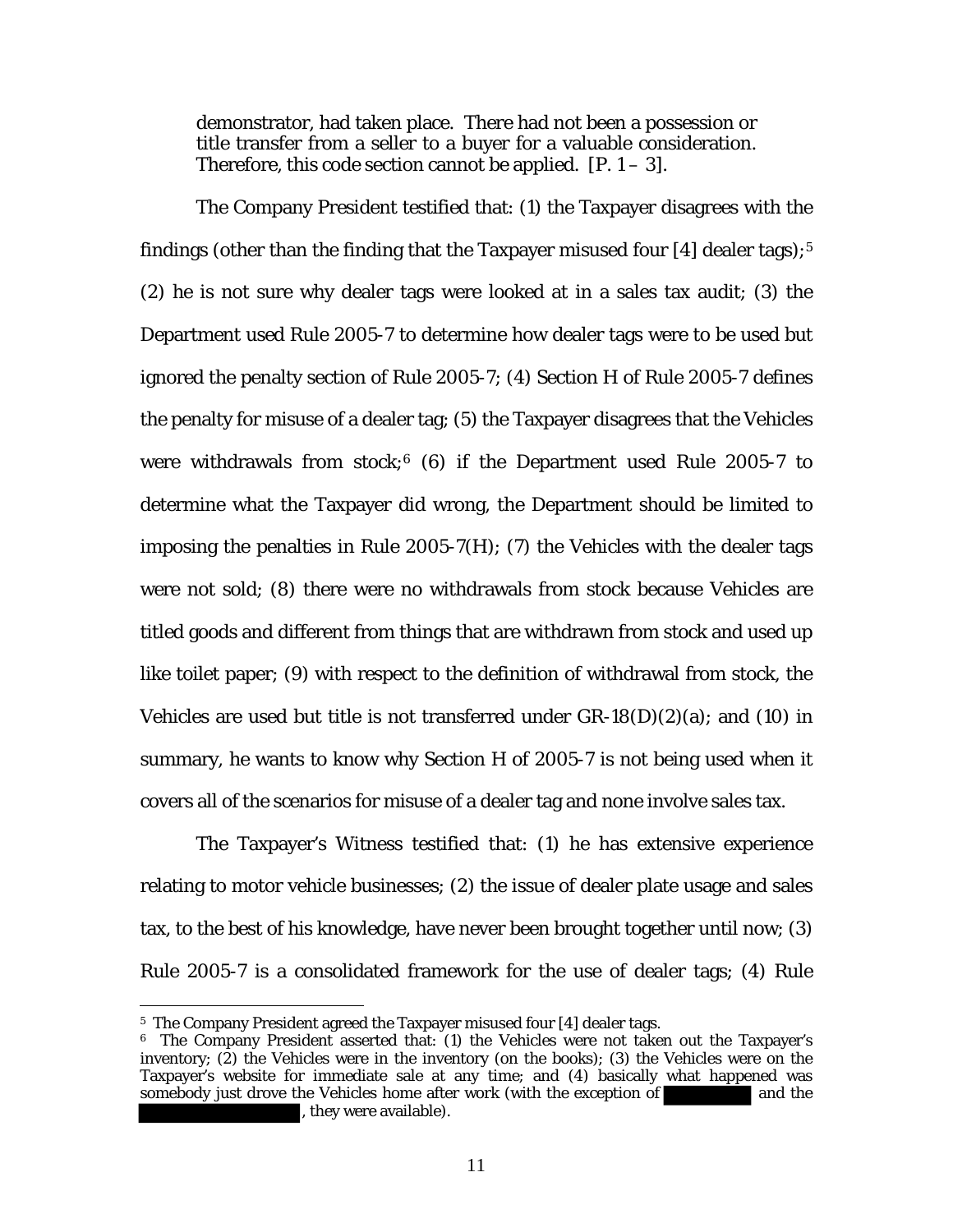2005-7 was promulgated for the Office of Motor Vehicle; (5) Rule 2005-7 does not mention sales tax; and (6) it does not make sense to apply the withdrawal from stock rules to the use of motor vehicles (other businesses will be impacted by this case).<sup>7</sup>

The Company President contended that: (1) we should not even be talking about withdrawals from stock because Rule 2005-7 (which the Department used to determine the Taxpayer misused dealer tags) has a section that imposes penalties; (2) Section H of 2005-7 was not used and we have not been given a legitimate reason why it was not used; (3) we disagree with the theory of a withdrawal from stock because there was no sale, there was no transfer of title,<sup>8</sup> the Vehicles were not used up, and the Vehicles were for sale all of the time on the lot or at a house nearby (and on the Taxpayer's website); (4) nothing constitutes sales tax here, as far as using a dealer tag; and (5) if the Department is using Rule 2005-7, it should use it all the way.

#### **CONCLUSIONS OF LAW**

### **Standard of Proof**

Ark. Code Ann. § 26-18-313(c) (Repl. 2020) provides, in pertinent part, as

follows:

The burden of proof applied to matters of fact and evidence, whether placed on the taxpayer or the state in controversies regarding the application of a state tax law shall be by preponderance of the evidence.

<sup>7</sup> The Controller and/or the Vice President stated that Rule 2005-7 specifically imposes penalties for misuse of a dealer tag and it should control rather than a sales tax assessment for a violation. 8 At a later point, the Controller stated that when there finally is a transfer of title, the buyer will owe the sales tax.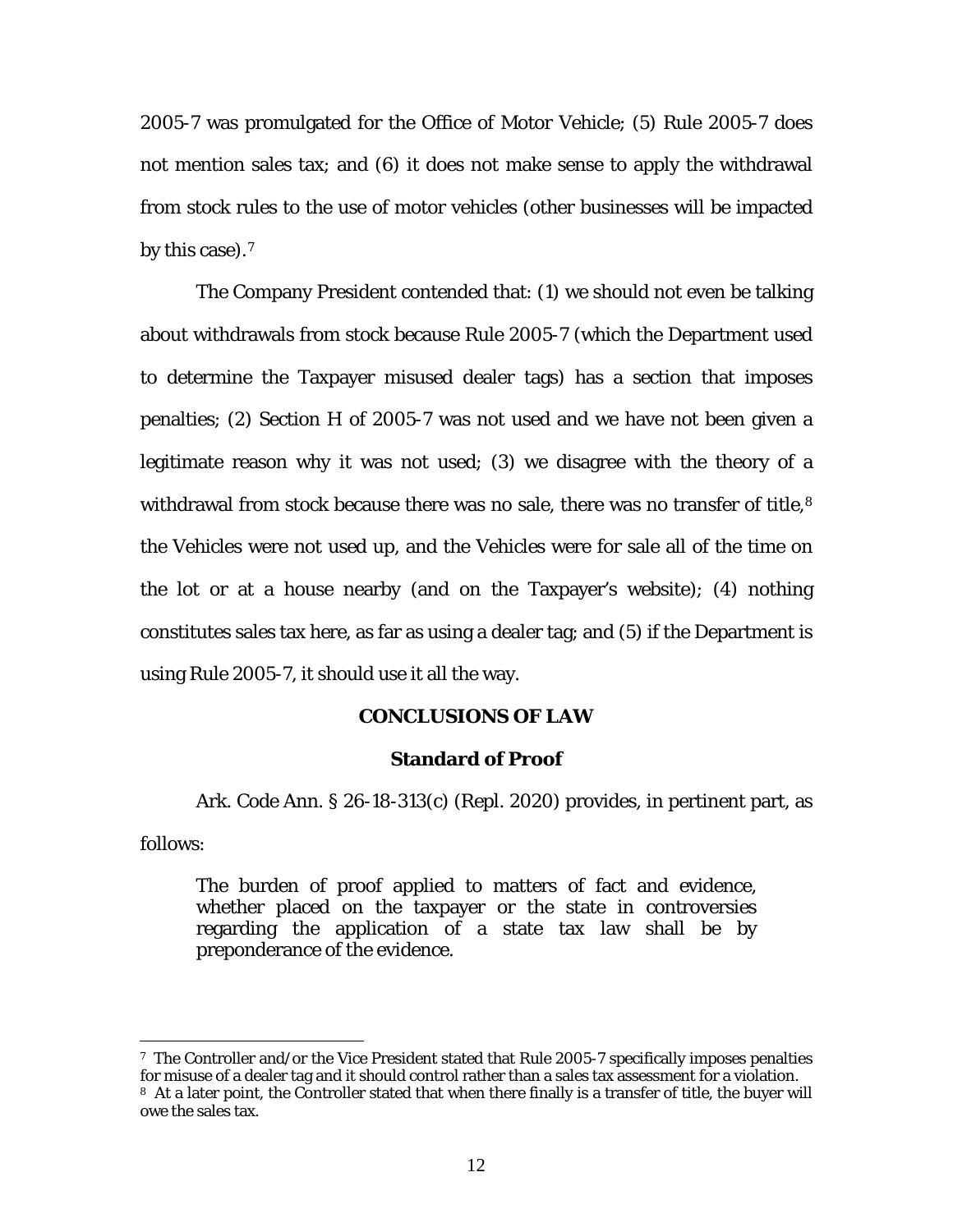A preponderance of the evidence means the greater weight of the evidence. Chandler v. Baker, 16 Ark. App. 253, 700 S.W.2d 378 (1985). In Edmisten v. Bull Shoals Landing, 2014 Ark. 89, at 12-13, 432 S.W.3d 25, 33, the Arkansas Supreme Court explained:

A preponderance of the evidence is "not necessarily established by the greater number of witnesses testifying to a fact but by evidence that has the most convincing force; superior evidentiary weight that, though not sufficient to free the mind wholly from all reasonable doubt, is still sufficient to incline a fair and impartial mind to one side of the issue rather than the other.

The Department bears the burden of proving that the tax law applies to an item or service sought to be taxed, and a taxpayer bears the burden of proving entitlement to a tax exemption, deduction, or credit. Ark. Code Ann. § 26-18- 313(d) (Repl. 2020).

Statutes imposing a tax or providing a tax exemption, deduction, or credit must be reasonably and strictly construed in limitation of their application, giving the words their plain and ordinary meaning. Ark. Code Ann. § 26-18- 313(a), (b), and (e) (Repl. 2020).

If a well-founded doubt exists with respect to the application of a statute imposing a tax or providing a tax exemption, deduction, or credit, the doubt must be resolved against the application of the tax, exemption, deduction, or credit. Ark. Code Ann. § 26-18-313(f)(2) (Repl. 2020).

### **Tax Assessment**

Subject to the applicability of an exemption, deduction, or a credit, sales tax is imposed on sales of tangible personal property or taxable services made by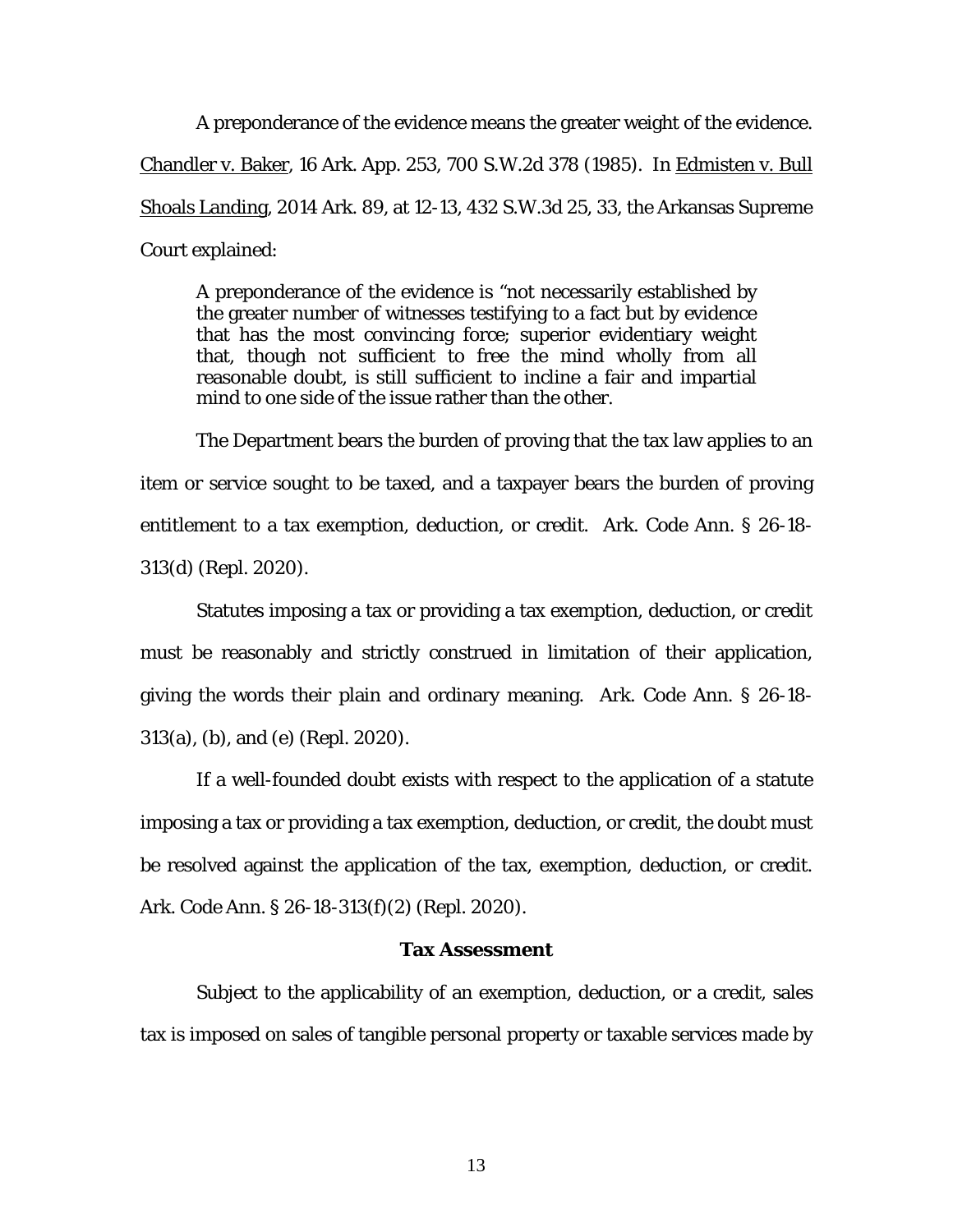in-state vendors/sellers to in-state purchasers.<sup>9</sup> As a general rule, sales tax applies to the entire gross receipts from sales of tangible personal property and certain specifically enumerated services within the State of Arkansas. See Ark. Code Ann. § 26-52-301 et seq. (Repl. 2020). The liability for collecting and reporting sales tax is upon the seller of the tangible personal property or taxable services unless the purchaser claims an exemption. See Arkansas Gross Receipts Tax Rule GR-79(C).

#### **I.**

The Office of Hearings and Appeals has previously determined that withdrawals of motor vehicles from the stocks of automobile dealerships (for use by the dealerships) were taxable transactions. See Ark. Code Ann. § 26-52-322 (Repl. 2020) and Arkansas Gross Receipts Tax Rule GR-18(D). Those Administrative Decisions were not revised by a revision of the Commissioner of Revenues. Consequently, the Taxpayer's argument (that the assessment should be set aside because a "sale," as defined by Arkansas Gross Receipts Rule GR- $12(C)(1)$ , did not take place) is not persuasive.

#### **II.**

The Taxpayer also argued that the assessment should be set aside because the Vehicles were "never withdrawn from stock"10 and the Vehicles were not "consumed."<sup>11</sup> These arguments are not persuasive. In Weiss v. Central Flying

<sup>9</sup>See Ark. Code Ann. § 26-52-101 et seq. (Repl. 2020 & Supp. 2021).

<sup>10</sup> See Page 2 Taxpayer's Answers to Information Request which asserted that, "[t]hese vehicles retain their window stickers and are available for immediate sale on the Company's property."

<sup>11</sup> See Page 2 Taxpayer's Answers to Information Request which asserted that, "[t]he code section was written to cover items where a company, say Walmart, is in the business to sell toilet paper. The toilet paper is removed from the shelf, a withdrawal of stock, place in the restroom on the dispenser, then used by a third party. Walmart would then need to include the purchase price of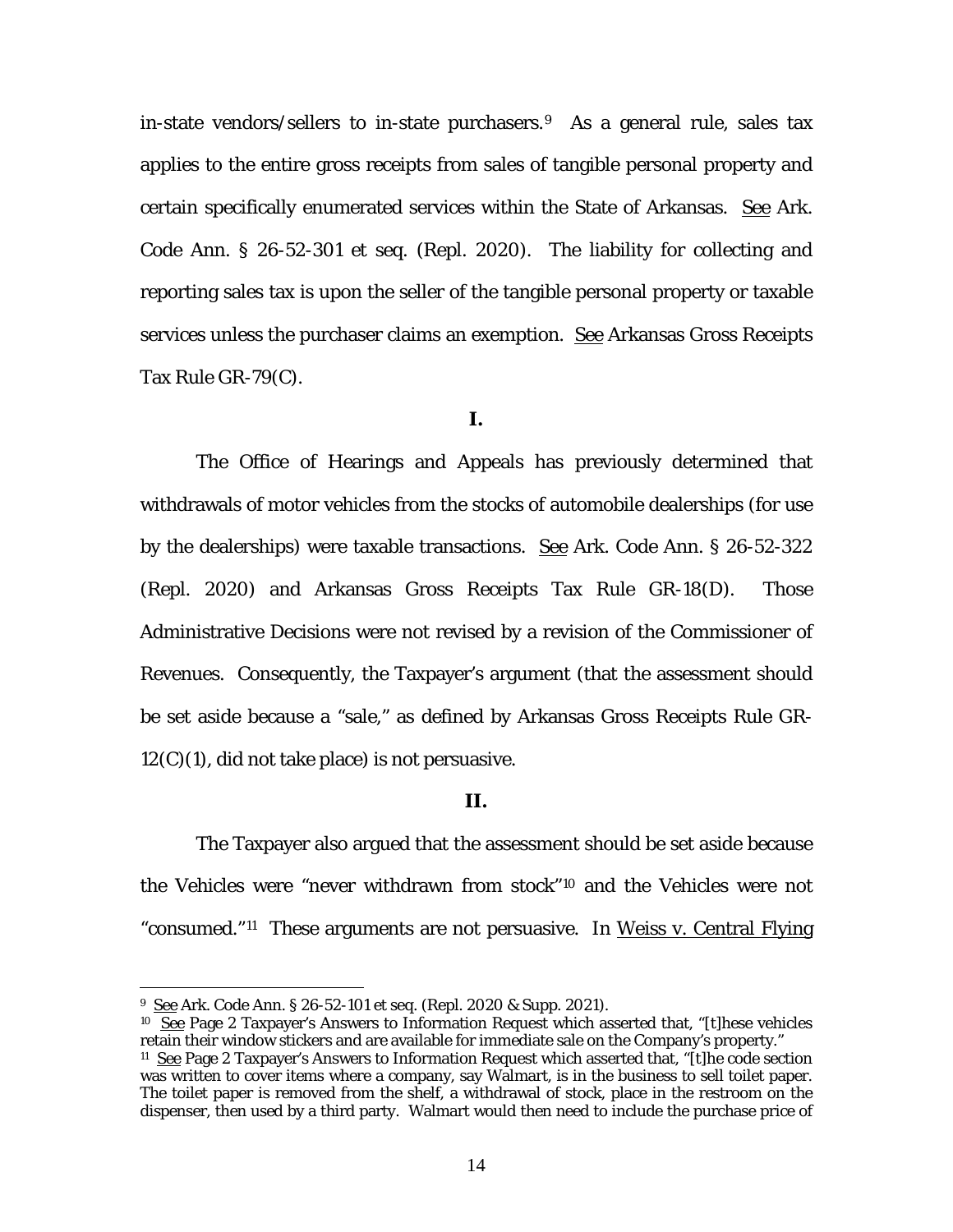Service, Inc., 326 Ark. 685, 934 S.W.2d 211 (1996), the Arkansas Supreme Court addressed the taxability of aircraft (as withdrawals from stock) used by a taxpayer in the business of selling aircraft and stated, in pertinent part, as follows:

. . . With respect to a purchaser regularly engaged in the business of reselling items purchased, a sale for resale exemption is provided which relieves him of paying tax on such purchases. *See* Ark. Code Ann. § 26-52-401(12)(A) (Supp. 1995). However, if that purchaser withdraws and uses an item from his inventory rather than resell it, such an event constitutes a withdrawal from stock and the purchaser is deemed the consumer. *Georgia Pacific Corp. v. Lay*, 242 Ark. 428, 413 S.W.2d 868 (1967). Items withdrawn from stock become subject to gross receipts tax, usually based on the purchase price of the items used. Ark. Code Ann. § 26-52-103(a)(4) (Supp. 1995). Once an item is withdrawn from stock, the protection of the resale exemption is lost, and the tax is due on or before the 20th of the month following the month in which the items or goods were withdrawn. Ark. Code Ann. § 26-52-501 (Supp. 1995).

In 1975, the General Assembly enacted § 26-52-409 which was obviously intended to give aircraft dealers, such as Central, some tax relief. Before enactment of § 26-52-409, a dealer who purchased a plane exempt from tax as a sale for resale, but who withdrew it from inventory for use in his business would have been required to pay the tax based on the purchase price of the plane, and the tax was due in the month following the plane's withdrawal from inventory. After § 26-52-409 was enacted, an aircraft dealer who purchases a plane for resale can now use it for rental or charter service without payment of sales or use tax for a period not to exceed one year from its purchase date. *See* § 26-52-409(a)(1).

Id. at 687.

An application of the rationale of Weiss v. Central Flying Service, Inc., supra, to this case supports the following findings: (1) the fact that the Vehicles could ultimately be sold by the Taxpayer does not negate the fact that the Vehicles were withdrawn from stock for use by the

the toilet paper in its gross receipts and remit sales tax on the purchase price of the toilet paper. This is not the case regarding these vehicles. Once again, these vehicles were NEVER withdrawn from stock. They are available for IMMEDIATE SALE, they are still have a MSO (Manufacturers Statement of Origin) and NEVER leave the dealer's inventory."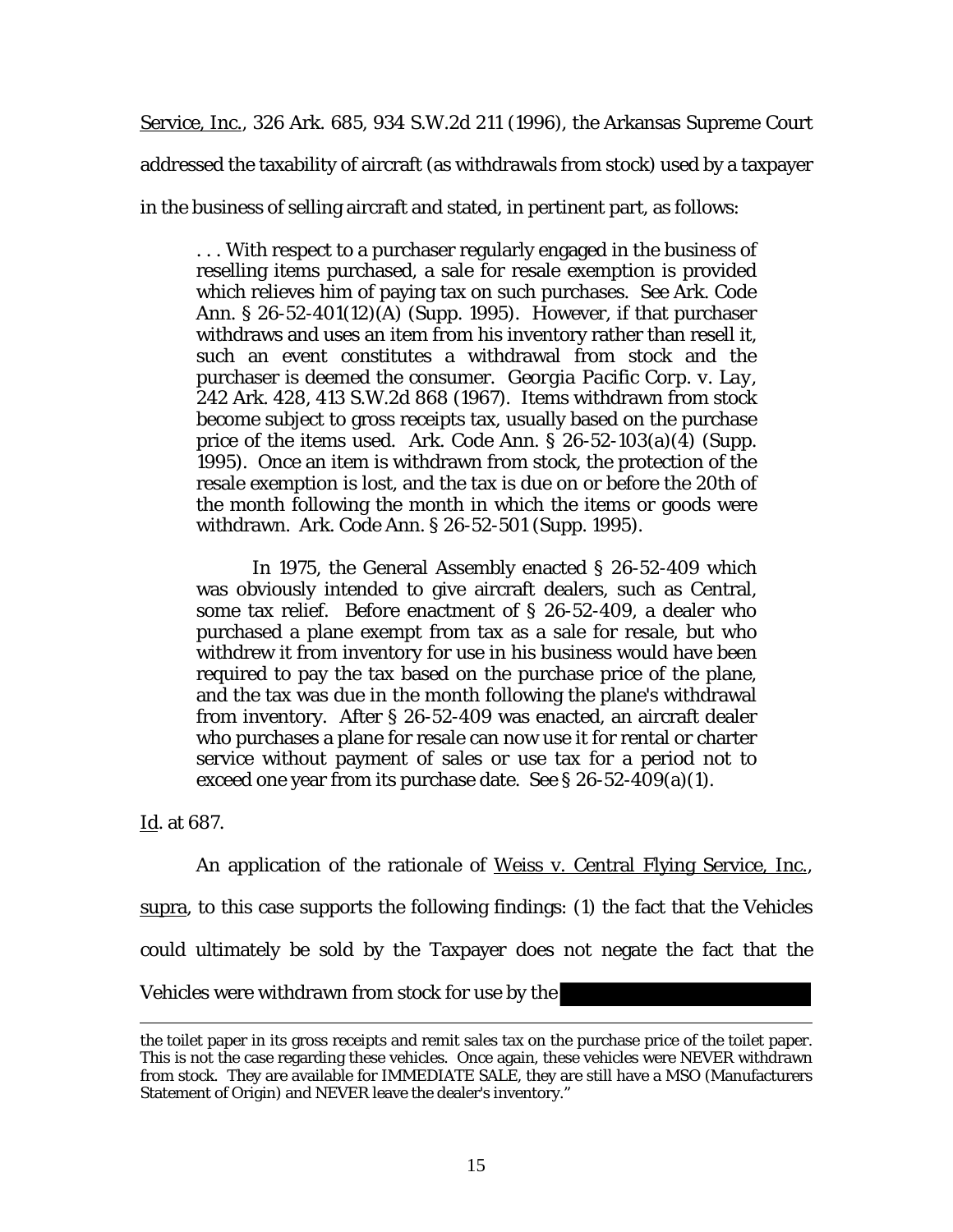(those were

taxable transactions under Ark. Code Ann. § 26-52-322 (Repl. 2020) and GR- $18(D)$ ; and (2) the fact that the Vehicles were not "consumed" by the

is not relevant to the issue of taxability under Ark. Code Ann. § 26-52- 322 (Repl. 2020) and GR-18(D).

#### **III.**

With respect to the valuation of the Vehicles, for the calculation of the

sales tax assessed against the Taxpayer, the Department asserted that:

. . . Additionally, Taxpayer has submitted information evidencing its cost for the Vehicles. It appears that Taxpayer believes that if sales tax is owed on the withdrawals, the assessment should be based on the cost. This belief contradicts Ark. Code Ann. § 26-52- 322(2)(A)(i) (Repl. 2020). [P. 7.]

Act 384 of 2009, codified at Ark. Code Ann. § 26-52-322 (Repl. 2020)

addresses the calculation of tax for withdrawals from stock and states, in

pertinent part, as follows:

(2) For purposes of calculating the gross receipts tax or the compensating use tax under subdivision  $(b)(1)$  of this section, the gross receipts or gross proceeds for a withdrawal from stock is:

 (A) The value of the goods, wares, merchandise, or tangible personal property withdrawn if the goods, wares, merchandise, or tangible personal property:

 (i) Were withdrawn for consumption or use in the established business[.]

Based on the Department's interpretation of Ark. Code Ann. § 26-52- 322(2)(a)(1) (Repl. 2020), the Department calculated the assessed sales tax based on the values of the Vehicles listed in the National Automobile Dealers Association's Official Used Car Guide ("NADA"). The Department's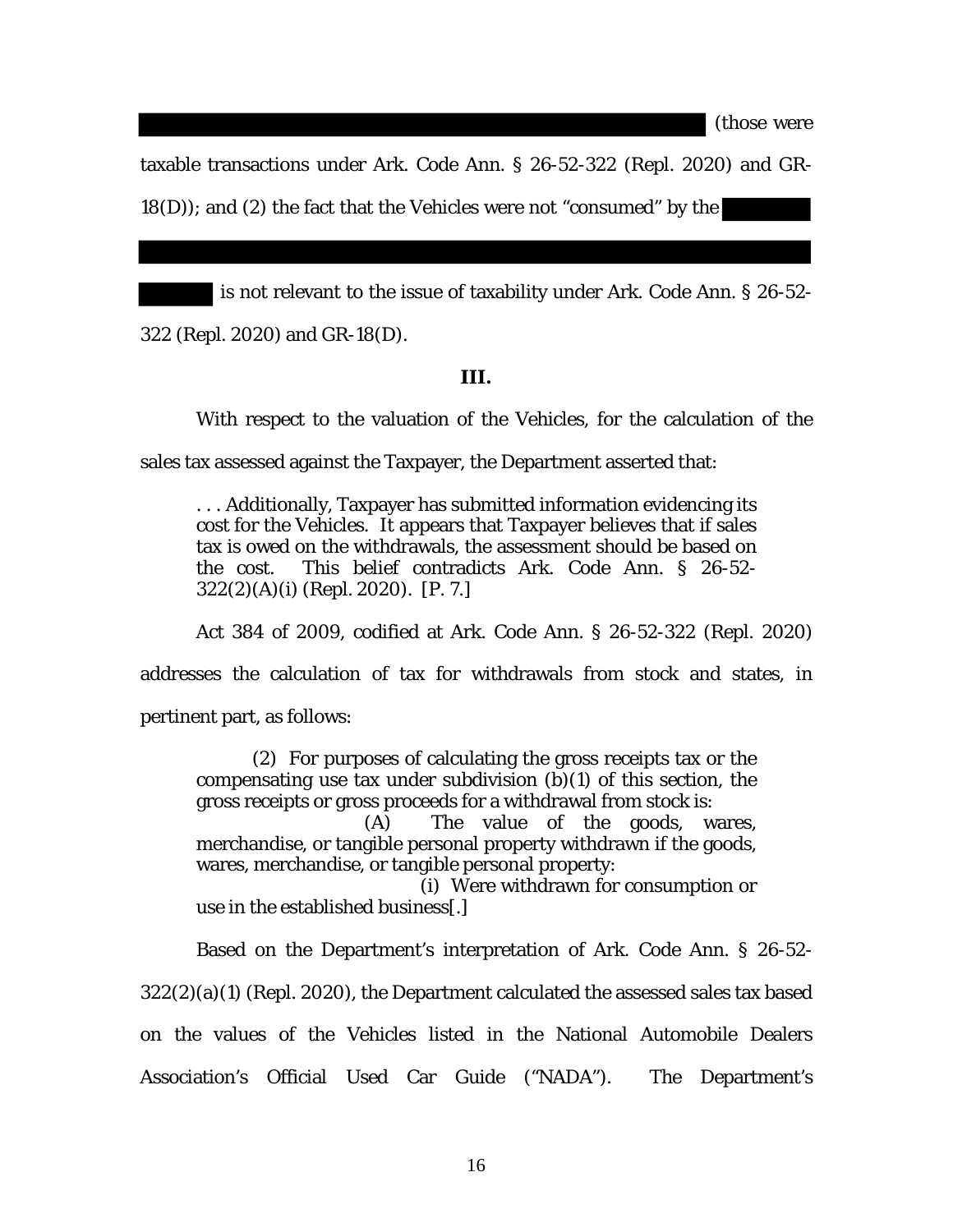interpretation of a statute is entitled to deference unless the interpretation is clearly erroneous. The Arkansas Supreme Court has recognized that administrative agencies are often required to interpret statutes and rules. In Walnut Grove School Distr. No. 6 of Boone County v. County Board of Education, 204 Ark. 354, 162 S.W.2d 64 (1942), the court's opinion stated, in part:

. . . the administrative construction generally should be clearly wrong before it is overturned. Such a construction, commonly referred to as practical construction, although not controlling, is nevertheless entitled to considerable weight. It is highly persuasive.

Id. at 359, 162 S.W.2d at 66.

The Department's interpretation of Ark. Code Ann. § 26-52-322(2)(a)(1) (Repl. 2020) is not clearly wrong and the Department's calculation of the assessed sales tax (based on the values of the Vehicles as determined by NADA rather than the Taxpayer's costs of the Vehicles) is supported by a preponderance of the evidence.

#### **IV.**

As a general rule, a withdrawal of a motor vehicle from the stock of an automobile dealership, for use by the dealership, is a taxable transaction under Ark. Code Ann. § 26-52-322 (Repl. 2020) and GR-18(D). However, an exception from taxation is allowed when a withdrawal is for use by an authorized user under DFA Rule 2005-7(B)(2). The

are not authorized users and the exception does not apply in this case. Consequently, the Department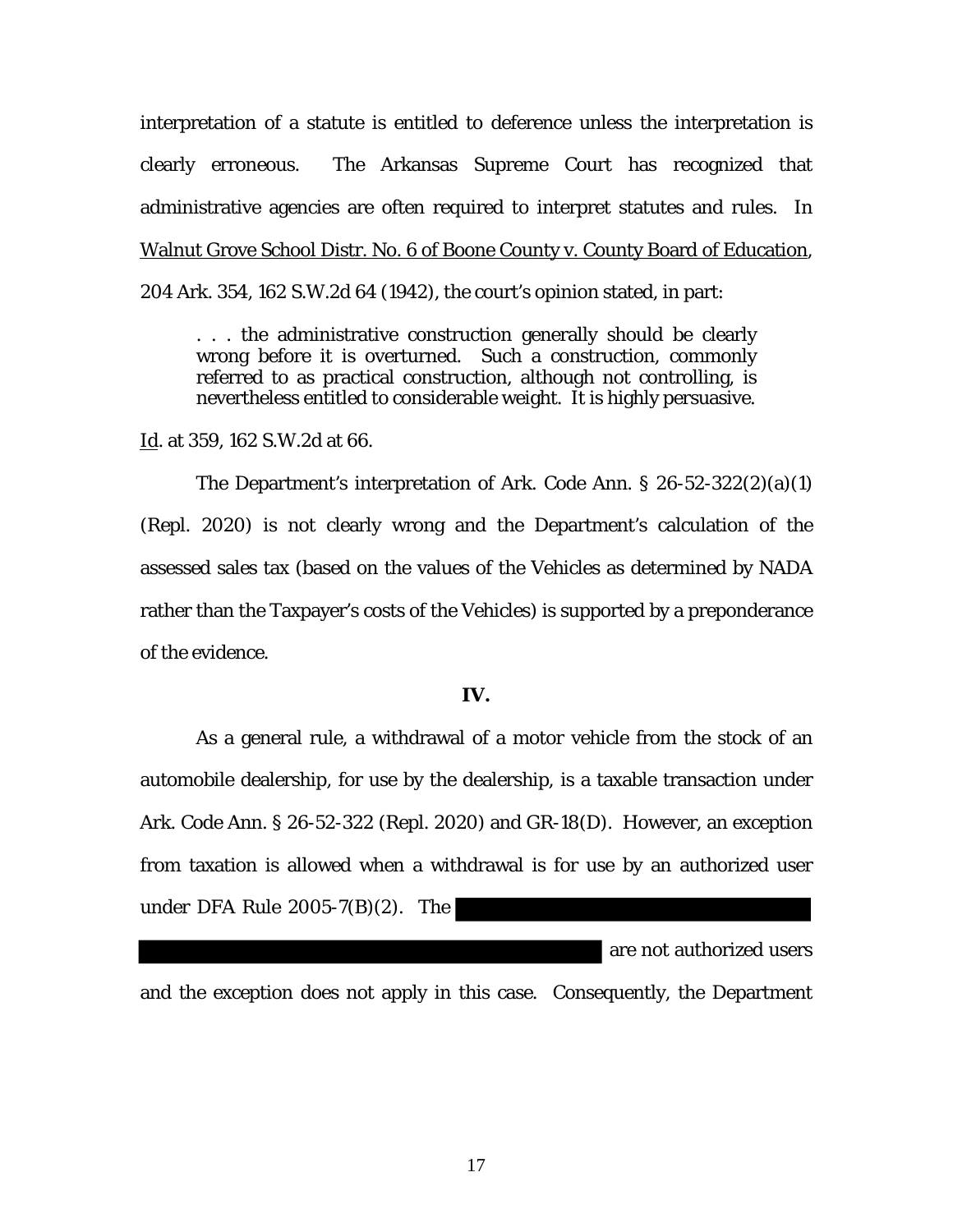correctly assessed sales tax against the Taxpayer for the withdrawals of the Vehicles from stock.12

#### **Interest**

Interest was properly assessed on the tax deficiency for the use of the State's tax dollars. See Ark. Code Ann. § 26-18-508 (Repl. 2020). No penalty was assessed against the Taxpayer.

#### **DECISION AND ORDER**

The proposed assessment is sustained. The file is to be returned to the appropriate section of the Department for further proceedings in accordance with this Administrative Decision and applicable law.

Pursuant to Ark. Code Ann. § 26-18-405 (Repl. 2020), unless the Taxpayer requests in writing within twenty (20) days of the mailing of this decision that the Commissioner of Revenues revise the decision of the Administrative Law Judge, this Administrative Decision shall be effective and become the action of the agency.

The revision request may be mailed to the Assistant Commissioner of Revenues, P.O. Box 1272, Rm. 2440, Little Rock, Arkansas 72203. A revision request may also be faxed to the Assistant Commissioner of Revenues at (501) 683-1161 or emailed to revision@dfa.arkansas.gov. The Commissioner of Revenues, within twenty (20) days of the mailing of this Administrative Decision, may revise the decision regardless of whether the Taxpayer has requested a revision.

 $12$  Neither the penalty provisions under DFA Rule 2005-7(H) nor the income tax issue relating to the fringe benefits are relevant to this sales tax assessment under Ark. Code Ann. § 26-52-322 (Repl. 2020) and GR-18(D).